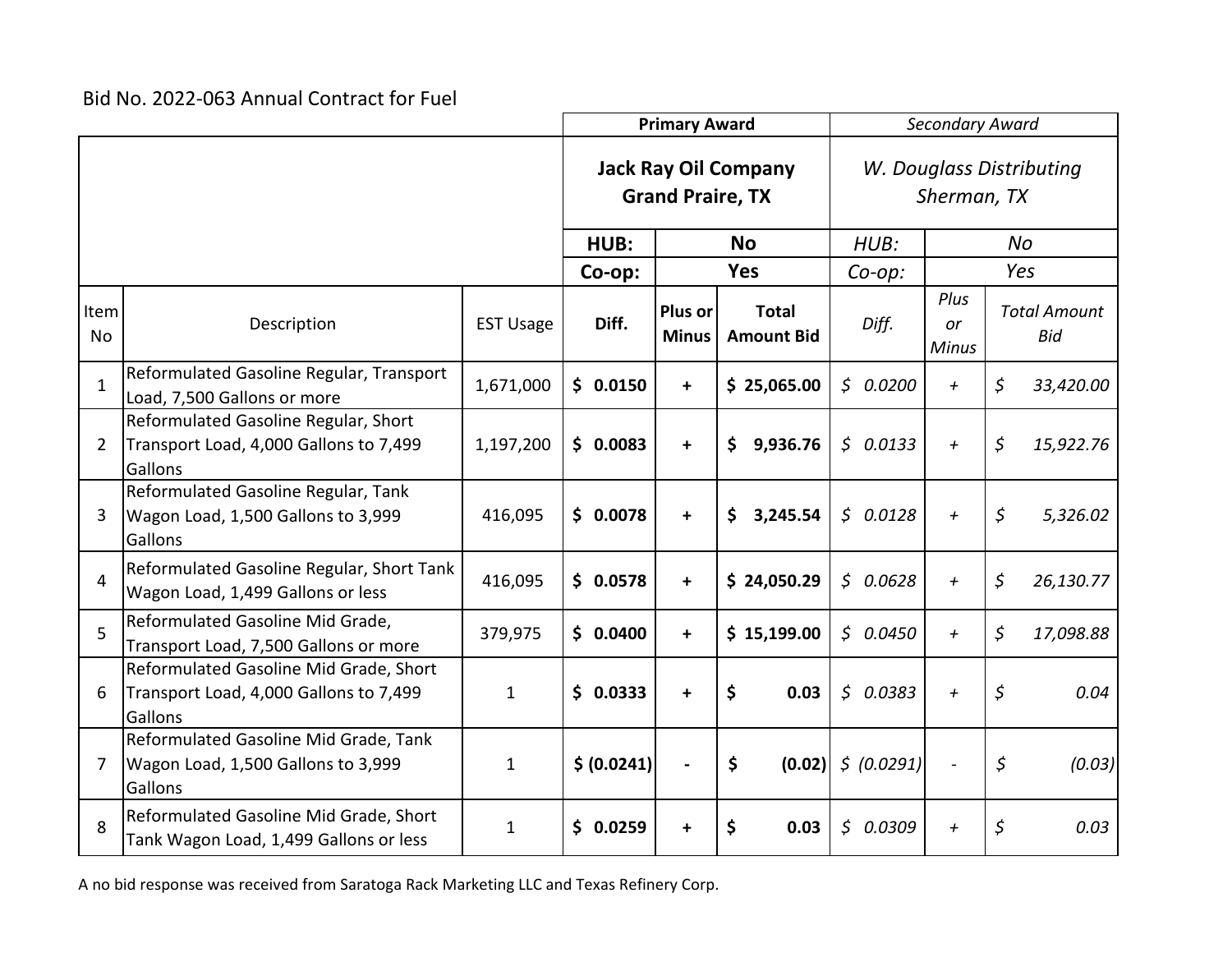|                   |                                                                                        |                  | <b>Primary Award</b> |                         |                                   | Secondary Award                         |                            |                                   |  |
|-------------------|----------------------------------------------------------------------------------------|------------------|----------------------|-------------------------|-----------------------------------|-----------------------------------------|----------------------------|-----------------------------------|--|
|                   |                                                                                        |                  |                      | <b>Grand Praire, TX</b> | <b>Jack Ray Oil Company</b>       | W. Douglass Distributing<br>Sherman, TX |                            |                                   |  |
|                   |                                                                                        |                  |                      |                         | <b>No</b>                         | HUB:                                    |                            | <b>No</b>                         |  |
|                   |                                                                                        |                  | Co-op:               |                         | <b>Yes</b>                        | $Co$ -op:                               | Yes                        |                                   |  |
| Item<br><b>No</b> | Description                                                                            | <b>EST Usage</b> | Diff.                | Plus or<br><b>Minus</b> | <b>Total</b><br><b>Amount Bid</b> | Diff.                                   | Plus<br>or<br><b>Minus</b> | <b>Total Amount</b><br><b>Bid</b> |  |
| $\mathsf{q}$      | Reformulated Gasoline Plus, Transport<br>Load, 7,500 Gallons or more                   | $\mathbf{1}$     | \$0.0900             | $\ddot{}$               | \$<br>0.09                        | \$0.0950                                | $\ddot{}$                  | \$<br>0.10                        |  |
| 10                | Reformulated Gasoline Plus, Short<br>Transport Load, 4,000 Gallons to 7,499<br>Gallons | $\mathbf{1}$     | \$0.0833             | $\ddot{}$               | \$<br>0.08                        | \$0.0883                                | $\ddot{}$                  | \$<br>0.09                        |  |
| 11                | Reformulated Gasoline Plus, Tank Wagon<br>Load, 1,500 Gallons to 3,999 Gallons         | $\mathbf{1}$     | \$ (0.0741)          |                         | \$<br>(0.07)                      | \$ (0.0791)                             |                            | \$<br>(0.08)                      |  |
| 12                | Reformulated Gasoline Regular, Short Tank<br>Wagon Load, 1,499 Gallons or less         | $\mathbf{1}$     | \$0.0759             | $\ddot{}$               | \$<br>0.08                        | \$0.0809                                | $\ddot{}$                  | \$<br>0.08                        |  |
| 13                | E85 Gasoline, Transport Load, 7,500<br>Gallons or more                                 | 50,000           | \$0.0900             | $\ddot{}$               | \$<br>4,500.00                    | \$0.0950                                | $\ddot{}$                  | \$<br>4,750.00                    |  |
| 14                | E85 Gasoline, Short Transport Load, 4,000<br>Gallons to 7,499 Gallons                  | 135,000          | \$0.0833             | $\ddot{}$               | \$11,245.50                       | \$0.0883                                | $\ddot{}$                  | \$<br>11,920.50                   |  |
| 15                | E85 Gasoline, Tank Wagon Load, 1,500<br>Gallons to 3,999 Gallons                       | 15,500           | \$ (0.0741)          | $\blacksquare$          | \$ (1,148.55)                     | \$ (0.0791)                             | $\frac{1}{2}$              | \$<br>(1, 226.05)                 |  |
| 16                | E85 Gasoline, Short Tank Wagon Load,<br>1,499 Gallons or less                          | 15,500           | \$0.0759             | +                       | 1,176.45<br>\$                    | \$0.0809                                | $\ddot{}$                  | \$<br>1,253.95                    |  |
| 17                | No. 2, Diesel (TxLED), Transport Load, 7,500<br>Gallons or more                        | 1,200,000        | \$0.0350             | $\ddot{}$               | \$42,000.00                       | \$0.0400                                | $\ddot{}$                  | \$<br>48,000.00                   |  |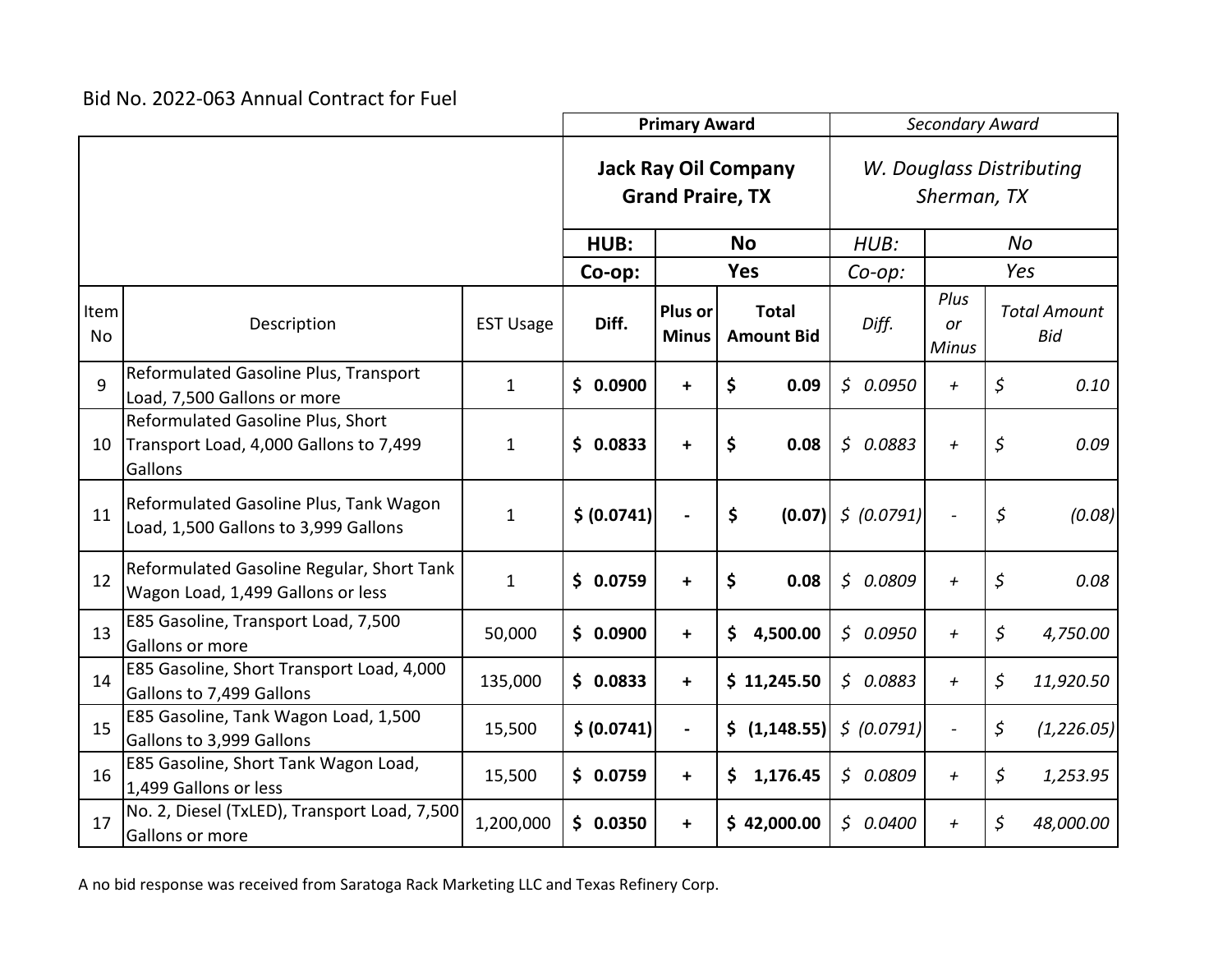|                   |                                                                               |                  | <b>Primary Award</b> |                                                        |                                   | Secondary Award |                                         |         |                            |  |
|-------------------|-------------------------------------------------------------------------------|------------------|----------------------|--------------------------------------------------------|-----------------------------------|-----------------|-----------------------------------------|---------|----------------------------|--|
|                   |                                                                               |                  |                      | <b>Jack Ray Oil Company</b><br><b>Grand Praire, TX</b> |                                   |                 | W. Douglass Distributing<br>Sherman, TX |         |                            |  |
|                   |                                                                               |                  | HUB:                 | <b>No</b>                                              |                                   | HUB:            |                                         | No      |                            |  |
|                   |                                                                               |                  | Co-op:               |                                                        | <b>Yes</b>                        | $Co$ -op:       | Yes                                     |         |                            |  |
| Item<br><b>No</b> | Description                                                                   | <b>EST Usage</b> | Diff.                | Plus or<br><b>Minus</b>                                | <b>Total</b><br><b>Amount Bid</b> | Diff.           | Plus<br>or<br><b>Minus</b>              |         | <b>Total Amount</b><br>Bid |  |
| 18                | No. 2, Diesel (TxLED, Short Transport Load,<br>4,000 Gallons to 7,499 Gallons | 630,000          | \$0.0283             | $\ddot{}$                                              | \$17,829.00                       | \$0.0333        | $\leftarrow$                            | \$      | 20,979.00                  |  |
| 19                | No. 2, Diesel (TxLED, Tank Wagon Load,<br>1,500 Gallons to 3,999 Gallons      | 398,350          | \$ (0.0142)          | $\blacksquare$                                         | \$ (5,656.57)                     | 5(0.0092)       |                                         | $\zeta$ | (3,664.82)                 |  |
| 20                | No. 2, Diesel (TxLED, Short Tank Wagon<br>Load, 1,499 Gallons or less         | 398,350          | \$0.0358             | $\ddot{}$                                              | \$14,260.93                       | \$0.0408        | $\ddot{}$                               | \$      | 16,252.68                  |  |
| 21                | Red Dyed Diesel, Transport Load, 7,500<br>Gallons or more                     | $\mathbf 1$      | \$0.00               | $\ddot{}$                                              | \$0.00                            | \$0.0050        | $\ddot{}$                               | \$      | 0.01                       |  |
| 22                | Red Dyed Diesel, Short Transport Load,<br>4,000 Gallons to 7,499 Gallons      | $\mathbf{1}$     | \$0.0067             | $\ddot{}$                                              | \$<br>0.01                        | \$0.0117        | $\ddot{}$                               | \$      | 0.01                       |  |
| 23                | Red Dyed Diesel, Tank Wagon Load, 1,500<br>Gallons to 3,999 Gallons           | 163,780          | \$0.0218             | $\ddot{}$                                              | 3,570.40<br>\$.                   | \$0.0268        | $+$                                     | \$      | 4,389.30                   |  |
| 24                | Red Dyed Diesel, Short Tank Wagon Load,<br>1,499 Gallons or less              | 163,780          | \$0.0718             | $\ddot{}$                                              | \$11,759.40                       | \$0.0768        | $\ddot{}$                               | \$      | 12,578.30                  |  |
|                   | <b>Total Bid Amount:</b>                                                      |                  |                      |                                                        | 177,033.38                        | \$              |                                         |         | 213,131.53                 |  |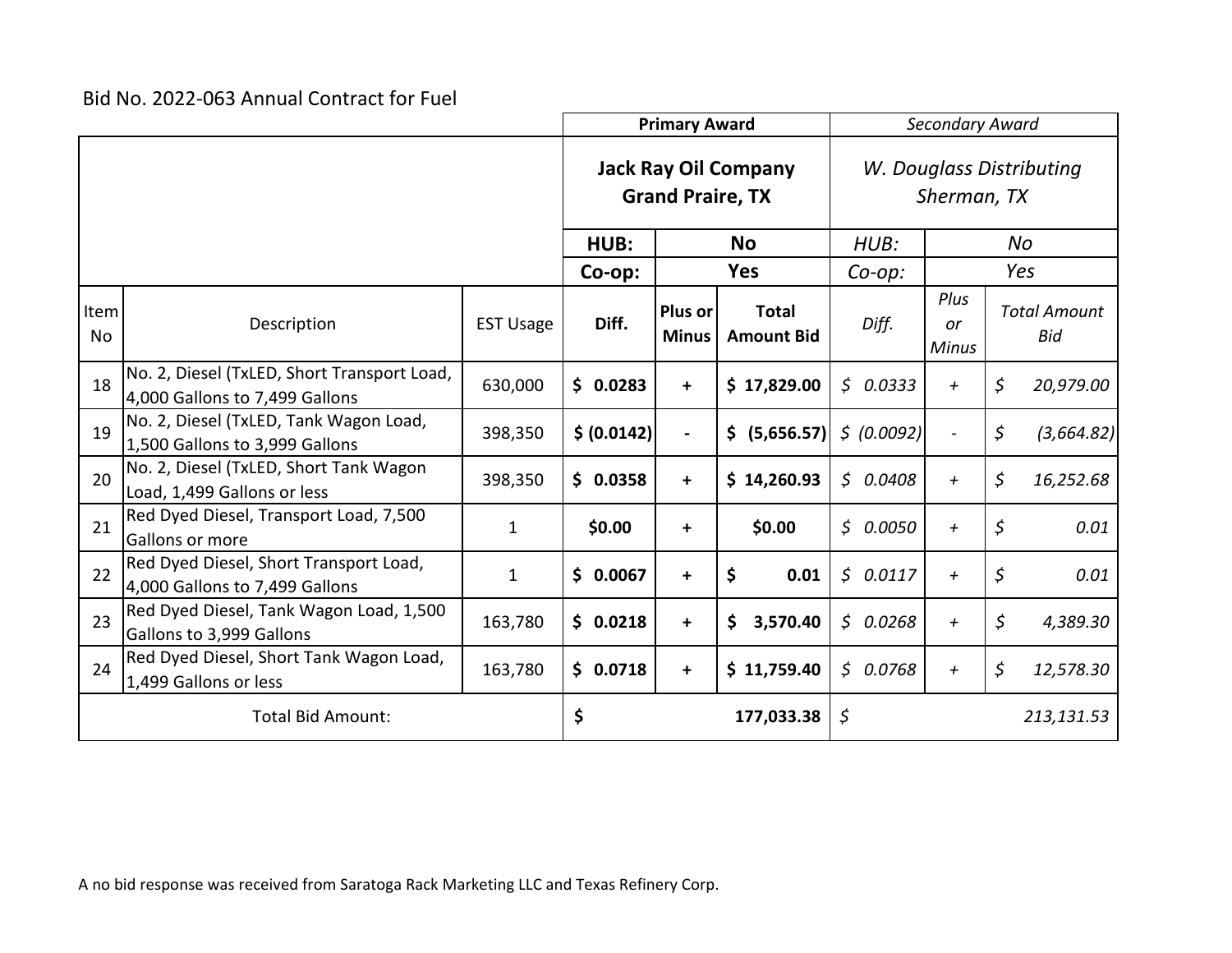|                   |                                                                                             |                  |              | Waltham, MA             | Global Montello Group Corp.       | Colonial Oil Industries Inc.<br>Savannah, GA |                         |           |                                   |
|-------------------|---------------------------------------------------------------------------------------------|------------------|--------------|-------------------------|-----------------------------------|----------------------------------------------|-------------------------|-----------|-----------------------------------|
|                   |                                                                                             |                  |              |                         | <b>No</b>                         | HUB:                                         |                         | <b>No</b> |                                   |
|                   |                                                                                             |                  | $Co$ -op:    |                         | Yes                               | Co-op:                                       | Yes                     |           |                                   |
| Item<br><b>No</b> | Description                                                                                 | <b>EST Usage</b> | Diff.        | Plus or<br><b>Minus</b> | <b>Total Amount</b><br><b>Bid</b> | Diff.                                        | Plus or<br><b>Minus</b> |           | <b>Total Amount</b><br><b>Bid</b> |
| $\mathbf{1}$      | Reformulated Gasoline Regular, Transport<br>Load, 7,500 Gallons or more                     | 1,671,000        | \$0.0143     | $+$                     | \$<br>23,895.30                   | \$0.0183                                     | $\ddot{}$               | \$        | 30,579.30                         |
| 2                 | Reformulated Gasoline Regular, Short<br>Transport Load, 4,000 Gallons to 7,499<br>Gallons   | 1,197,200        | \$0.0304     | $+$                     | \$<br>36,394.88                   | \$0.0466                                     | $\ddot{}$               | \$        | 55,789.52                         |
| 3                 | Reformulated Gasoline Regular, Tank<br>Wagon Load, 1,500 Gallons to 3,999<br>Gallons        | 416,095          | \$0.1055     | $+$                     | \$<br>43,898.02                   | \$0.2425                                     | $+$                     | \$        | 100,903.04                        |
| 4                 | Reformulated Gasoline Regular, Short Tank<br>Wagon Load, 1,499 Gallons or less              | 416,095          | \$0.1727     | $+$                     | \$<br>71,859.61                   | \$0.3825                                     | $+$                     | \$        | 159,156.34                        |
| 5                 | Reformulated Gasoline Mid Grade,<br>Transport Load, 7,500 Gallons or more                   | 379,975          | \$0.0042     | $+$                     | \$<br>1,595.90                    | \$0.0037                                     | $+$                     | \$        | 1,405.91                          |
| 6                 | Reformulated Gasoline Mid Grade, Short<br>Transport Load, 4,000 Gallons to 7,499<br>Gallons | $\mathbf{1}$     | \$0.0153     | $+$                     | \$<br>0.02                        | \$0.0320                                     | $+$                     | \$        | 0.03                              |
| 7                 | Reformulated Gasoline Mid Grade, Tank<br>Wagon Load, 1,500 Gallons to 3,999<br>Gallons      | $\mathbf{1}$     | \$0.0154     | $+$                     | \$<br>0.02                        | \$0.2925                                     | $+$                     | $\zeta$   | 0.29                              |
| 8                 | Reformulated Gasoline Mid Grade, Short<br>Tank Wagon Load, 1,499 Gallons or less            | $\mathbf{1}$     | \$<br>0.0326 | $\ddot{}$               | \$<br>0.03                        | \$0.4325                                     | $\ddagger$              | \$        | 0.43                              |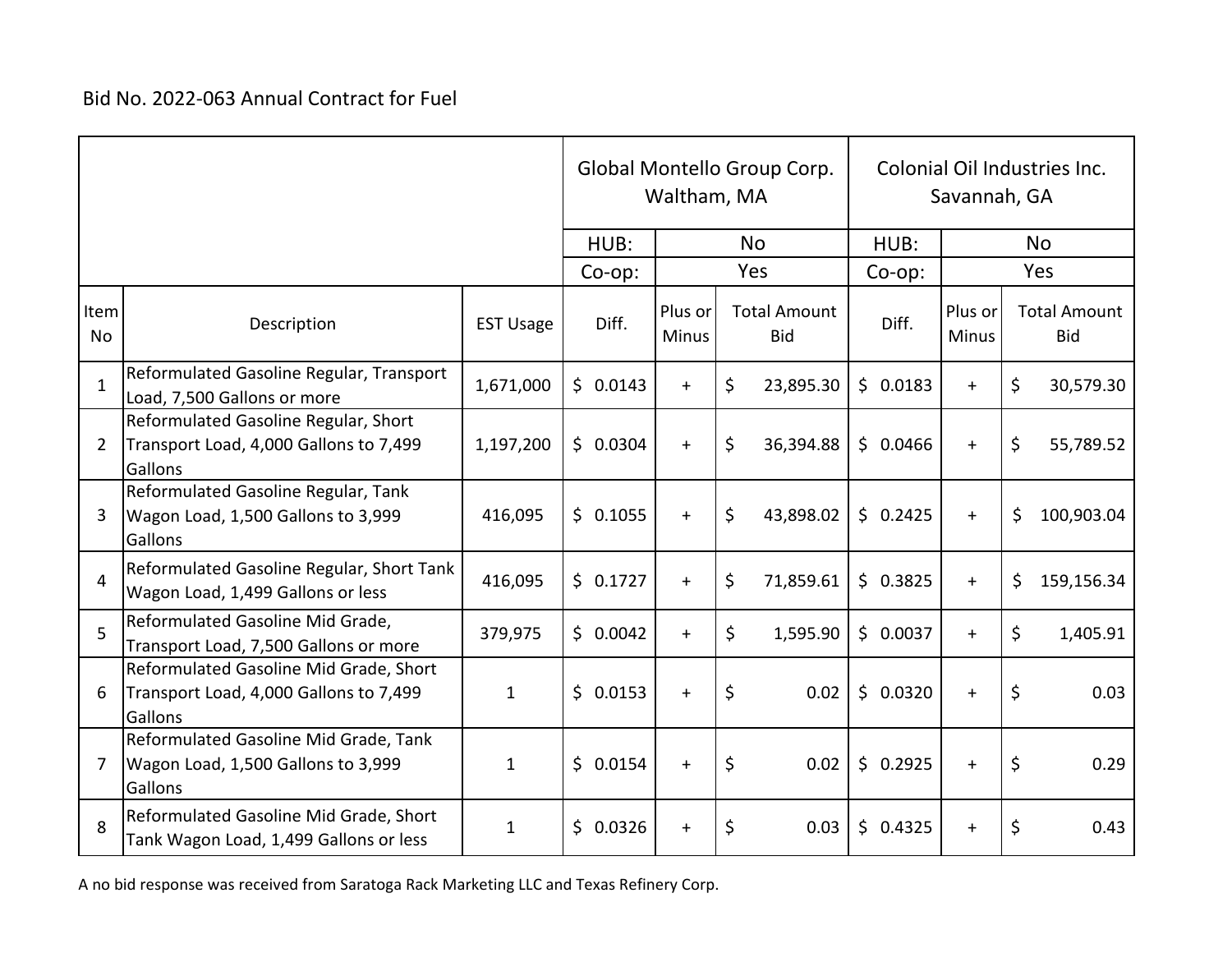|                   |                                                                                        |                  |          | Global Montello Group Corp.<br>Waltham, MA |                  |         |                                   |             | Colonial Oil Industries Inc.<br>Savannah, GA |           |                                   |  |
|-------------------|----------------------------------------------------------------------------------------|------------------|----------|--------------------------------------------|------------------|---------|-----------------------------------|-------------|----------------------------------------------|-----------|-----------------------------------|--|
|                   |                                                                                        |                  |          | HUB:                                       | <b>No</b>        |         |                                   | HUB:        |                                              | <b>No</b> |                                   |  |
|                   |                                                                                        |                  | Co-op:   |                                            |                  |         | Yes                               | Co-op:      |                                              |           | Yes                               |  |
| Item<br><b>No</b> | Description                                                                            | <b>EST Usage</b> |          | Diff.                                      | Plus or<br>Minus |         | <b>Total Amount</b><br><b>Bid</b> | Diff.       | Plus or<br><b>Minus</b>                      |           | <b>Total Amount</b><br><b>Bid</b> |  |
| $\mathsf{q}$      | Reformulated Gasoline Plus, Transport<br>Load, 7,500 Gallons or more                   | $\mathbf{1}$     | \$0.0036 |                                            | $+$              | \$      | 0.00                              | \$ (0.0363) |                                              | \$        | (0.04)                            |  |
| 10                | Reformulated Gasoline Plus, Short<br>Transport Load, 4,000 Gallons to 7,499<br>Gallons | $\mathbf{1}$     | \$0.0097 |                                            | $+$              | \$      | 0.01                              | \$ (0.0080) | $\overline{a}$                               | \$        | (0.01)                            |  |
| 11                | Reformulated Gasoline Plus, Tank Wagon<br>Load, 1,500 Gallons to 3,999 Gallons         | $\mathbf{1}$     | \$0.0398 |                                            | $+$              | \$      | 0.04                              | \$0.2925    | $\begin{array}{c} + \end{array}$             | \$        | 0.29                              |  |
| 12                | Reformulated Gasoline Regular, Short Tank<br>Wagon Load, 1,499 Gallons or less         | $\mathbf{1}$     | \$0.0170 |                                            | $+$              | \$      | 0.02                              | \$0.4325    | $+$                                          | \$        | 0.43                              |  |
| 13                | E85 Gasoline, Transport Load, 7,500<br>Gallons or more                                 | 50,000           | \$0.0343 |                                            | $+$              | $\zeta$ | 1,715.00                          | \$0.0549    | $+$                                          | \$        | 2,745.00                          |  |
| 14                | E85 Gasoline, Short Transport Load, 4,000<br>Gallons to 7,499 Gallons                  | 135,000          | \$0.0504 |                                            | $+$              | \$      | 6,804.00                          | \$0.0832    | $+$                                          | \$        | 11,232.00                         |  |
| 15                | E85 Gasoline, Tank Wagon Load, 1,500<br>Gallons to 3,999 Gallons                       | 15,500           | \$0.1255 |                                            | $+$              | \$      | 1,945.25                          | \$0.3925    | $+$                                          | \$        | 6,083.75                          |  |
| 16                | E85 Gasoline, Short Tank Wagon Load,<br>1,499 Gallons or less                          | 15,500           | \$0.1927 |                                            | $+$              | \$      | 2,986.85                          | \$0.4825    | $+$                                          | \$        | 7,478.75                          |  |
| 17                | No. 2, Diesel (TxLED), Transport Load, 7,500<br>Gallons or more                        | 1,200,000        | \$0.0171 |                                            | $+$              | $\zeta$ | 20,520.00                         | \$ (0.0084) |                                              | \$        | (10,080.00)                       |  |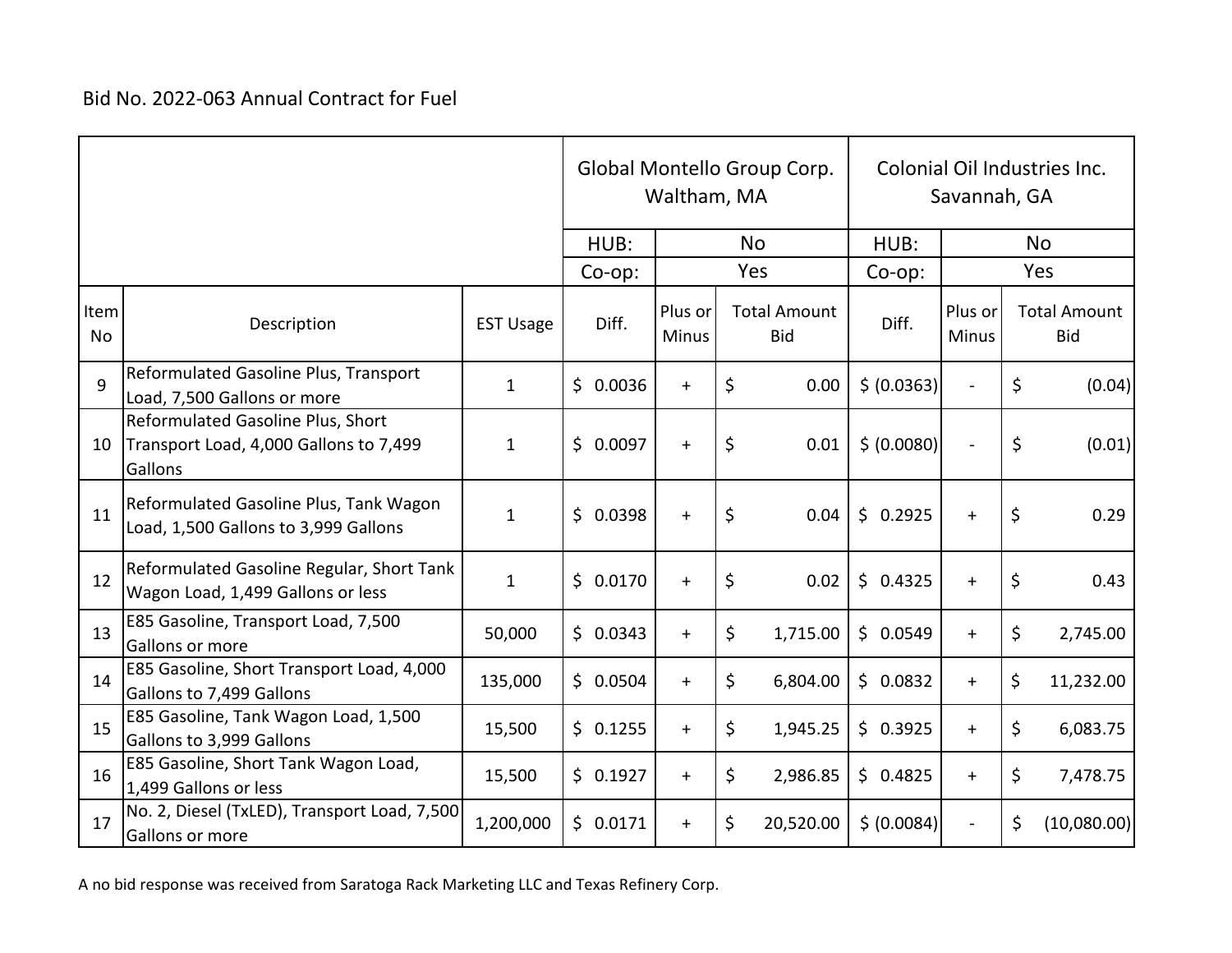|            |                                                                               |                  |          | Waltham, MA             | Global Montello Group Corp.       | Colonial Oil Industries Inc.<br>Savannah, GA |                          |    |                                   |  |
|------------|-------------------------------------------------------------------------------|------------------|----------|-------------------------|-----------------------------------|----------------------------------------------|--------------------------|----|-----------------------------------|--|
|            |                                                                               |                  | HUB:     |                         | <b>No</b>                         | HUB:                                         |                          |    | <b>No</b>                         |  |
|            |                                                                               |                  |          |                         | Yes                               | $Co$ -op:                                    |                          |    | Yes                               |  |
| Item<br>No | Description                                                                   | <b>EST Usage</b> | Diff.    | Plus or<br><b>Minus</b> | <b>Total Amount</b><br><b>Bid</b> | Diff.                                        | Plus or<br><b>Minus</b>  |    | <b>Total Amount</b><br><b>Bid</b> |  |
| 18         | No. 2, Diesel (TxLED, Short Transport Load,<br>4,000 Gallons to 7,499 Gallons | 630,000          | \$0.0332 | $+$                     | \$<br>20,916.00                   | \$0.0237                                     | $\ddot{}$                | \$ | 14,931.00                         |  |
| 19         | No. 2, Diesel (TxLED, Tank Wagon Load,<br>1,500 Gallons to 3,999 Gallons      | 398,350          | \$0.1083 | $+$                     | \$<br>43,141.31                   | \$0.1925                                     | $+$                      | \$ | 76,682.38                         |  |
| 20         | No. 2, Diesel (TxLED, Short Tank Wagon<br>Load, 1,499 Gallons or less         | 398,350          | \$0.1755 | $+$                     | \$<br>69,910.43                   | \$0.3325                                     | $+$                      | \$ | 132,451.38                        |  |
| 21         | Red Dyed Diesel, Transport Load, 7,500<br>Gallons or more                     | $\mathbf{1}$     | \$0.0094 | $+$                     | \$<br>0.01                        | \$ (0.0034)                                  | $\overline{\phantom{a}}$ | \$ | (0.00)                            |  |
| 22         | Red Dyed Diesel, Short Transport Load,<br>4,000 Gallons to 7,499 Gallons      | $\mathbf{1}$     | \$0.0055 | $\ddot{}$               | $\zeta$<br>0.01                   | \$0.0287                                     | $\ddot{}$                | \$ | 0.03                              |  |
| 23         | Red Dyed Diesel, Tank Wagon Load, 1,500<br>Gallons to 3,999 Gallons           | 163,780          | \$0.0756 | $+$                     | \$<br>12,381.77                   | \$0.1975                                     | $+$                      | \$ | 32,346.55                         |  |
| 24         | Red Dyed Diesel, Short Tank Wagon Load,<br>1,499 Gallons or less              | 163,780          | \$0.1428 | $+$                     | \$<br>23,387.78                   | \$0.3375                                     | $\ddot{}$                | \$ | 55,275.75                         |  |
|            | <b>Total Bid Amount:</b>                                                      |                  | \$       |                         | 381,352.23                        | \$                                           |                          |    | 676,982.12                        |  |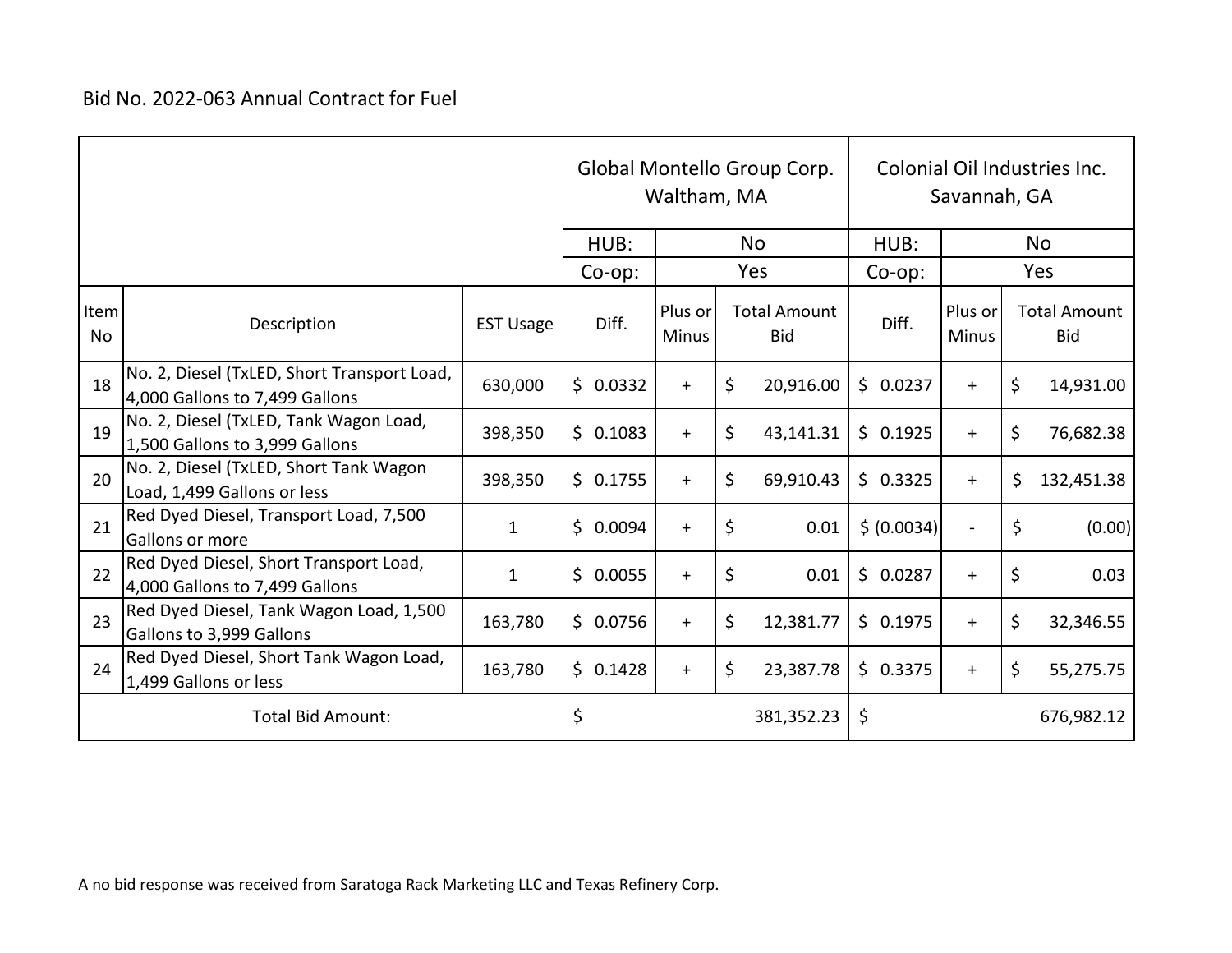|                   |                                                                                             |                  | Appleton, WI | U.S. Venture, Inc.      | Pinnacle Petroleum, Inc.<br>Huntington Beach, CA |              |                         |                                   |  |
|-------------------|---------------------------------------------------------------------------------------------|------------------|--------------|-------------------------|--------------------------------------------------|--------------|-------------------------|-----------------------------------|--|
|                   |                                                                                             |                  |              |                         | <b>No</b>                                        | HUB:         |                         | Yes                               |  |
|                   |                                                                                             |                  |              |                         | Yes                                              | Co-op:       | Yes                     |                                   |  |
| Item<br><b>No</b> | Description                                                                                 | <b>EST Usage</b> | Diff.        | Plus or<br><b>Minus</b> | <b>Total Amount</b><br><b>Bid</b>                | Diff.        | Plus or<br><b>Minus</b> | <b>Total Amount</b><br><b>Bid</b> |  |
| $\mathbf{1}$      | Reformulated Gasoline Regular, Transport<br>Load, 7,500 Gallons or more                     | 1,671,000        | \$0.0540     | $+$                     | \$<br>90,234.00                                  | \$0.0119     | $+$                     | \$<br>19,884.90                   |  |
| 2                 | Reformulated Gasoline Regular, Short<br>Transport Load, 4,000 Gallons to 7,499<br>Gallons   | 1,197,200        | \$0.1000     | $+$                     | \$<br>119,720.00                                 | \$0.1022     | $+$                     | \$<br>122,353.84                  |  |
| 3                 | Reformulated Gasoline Regular, Tank<br>Wagon Load, 1,500 Gallons to 3,999<br>Gallons        | 416,095          | \$0.1900     | $+$                     | \$<br>79,058.05                                  | \$0.1229     | $+$                     | \$<br>51,138.08                   |  |
| 4                 | Reformulated Gasoline Regular, Short Tank<br>Wagon Load, 1,499 Gallons or less              | 416,095          | \$0.2900     | $+$                     | \$<br>120,667.55                                 | \$4.4000     | $+$                     | \$1,830,818.00                    |  |
| 5                 | Reformulated Gasoline Mid Grade,<br>Transport Load, 7,500 Gallons or more                   | 379,975          | \$0.0540     | $+$                     | \$<br>20,518.65                                  | \$ (0.0088)  |                         | \$<br>(3,343.78)                  |  |
| 6                 | Reformulated Gasoline Mid Grade, Short<br>Transport Load, 4,000 Gallons to 7,499<br>Gallons | $\mathbf{1}$     | \$<br>0.1000 | $+$                     | \$<br>0.10                                       | \$0.0643     | $+$                     | \$<br>0.06                        |  |
| 7                 | Reformulated Gasoline Mid Grade, Tank<br>Wagon Load, 1,500 Gallons to 3,999<br>Gallons      | $\mathbf{1}$     | \$0.1900     | $+$                     | \$<br>0.19                                       | \$0.0803     | $\ddot{}$               | \$<br>0.08                        |  |
| 8                 | Reformulated Gasoline Mid Grade, Short<br>Tank Wagon Load, 1,499 Gallons or less            | $\mathbf{1}$     | \$<br>0.2900 | $+$                     | \$<br>0.29                                       | \$<br>4.4900 | $\ddot{}$               | \$<br>4.49                        |  |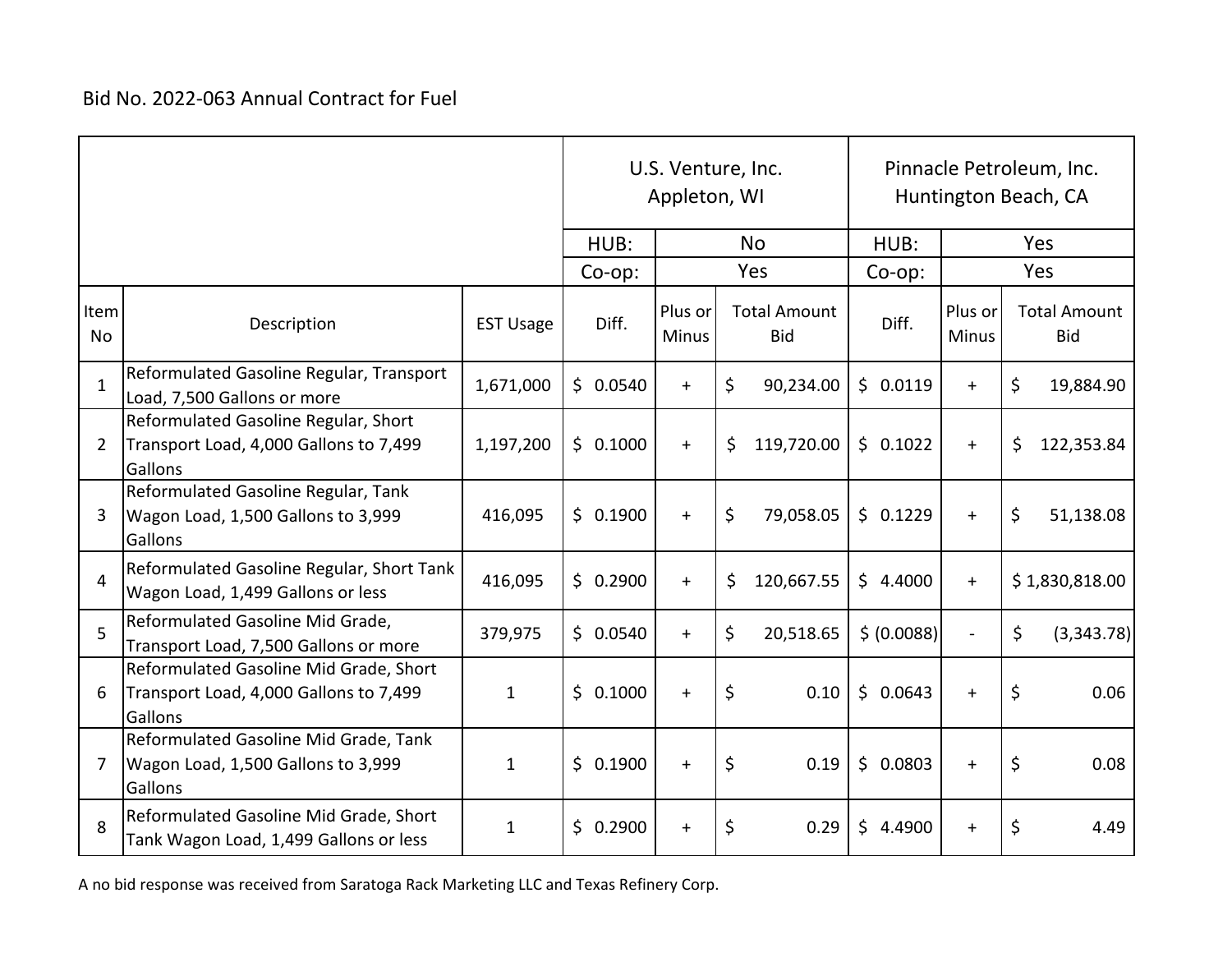|                   |                                                                                        |                  | U.S. Venture, Inc.<br>Appleton, WI |          |                         |             |                                   | Pinnacle Petroleum, Inc.<br>Huntington Beach, CA |             |                         |         |                                   |  |
|-------------------|----------------------------------------------------------------------------------------|------------------|------------------------------------|----------|-------------------------|-------------|-----------------------------------|--------------------------------------------------|-------------|-------------------------|---------|-----------------------------------|--|
|                   |                                                                                        |                  |                                    | HUB:     | <b>No</b>               |             |                                   |                                                  | HUB:        |                         | Yes     |                                   |  |
|                   |                                                                                        |                  | Co-op:                             |          | Yes                     |             |                                   | Co-op:                                           |             | Yes                     |         |                                   |  |
| Item<br><b>No</b> | Description                                                                            | <b>EST Usage</b> |                                    | Diff.    | Plus or<br><b>Minus</b> |             | <b>Total Amount</b><br><b>Bid</b> |                                                  | Diff.       | Plus or<br><b>Minus</b> |         | <b>Total Amount</b><br><b>Bid</b> |  |
| 9                 | Reformulated Gasoline Plus, Transport<br>Load, 7,500 Gallons or more                   | $\mathbf{1}$     |                                    | \$0.0540 | $+$                     | \$          | 0.05                              |                                                  | \$0.1100    | $\ddot{}$               | \$      | 0.11                              |  |
| 10                | Reformulated Gasoline Plus, Short<br>Transport Load, 4,000 Gallons to 7,499<br>Gallons | $\mathbf{1}$     |                                    | \$0.1000 | $+$                     | $\varsigma$ | 0.10                              |                                                  | \$0.1860    | $+$                     | \$      | 0.19                              |  |
| 11                | Reformulated Gasoline Plus, Tank Wagon<br>Load, 1,500 Gallons to 3,999 Gallons         | $\mathbf{1}$     |                                    | \$0.1900 | $\ddot{}$               | $\zeta$     | 0.19                              |                                                  | \$0.2020    | $+$                     | \$      | 0.20                              |  |
| 12                | Reformulated Gasoline Regular, Short Tank<br>Wagon Load, 1,499 Gallons or less         | $\mathbf{1}$     |                                    | \$0.2900 | $+$                     | \$          | 0.29                              |                                                  | \$4.6200    | $+$                     | \$      | 4.62                              |  |
| 13                | E85 Gasoline, Transport Load, 7,500<br>Gallons or more                                 | 50,000           |                                    | \$0.0540 | $+$                     | $\zeta$     | 2,700.00                          |                                                  | \$0.0119    | $+$                     | $\zeta$ | 595.00                            |  |
| 14                | E85 Gasoline, Short Transport Load, 4,000<br>Gallons to 7,499 Gallons                  | 135,000          |                                    | \$0.1000 | $+$                     | \$          | 13,500.00                         |                                                  | \$0.1022    | $+$                     | \$      | 13,797.00                         |  |
| 15                | E85 Gasoline, Tank Wagon Load, 1,500<br>Gallons to 3,999 Gallons                       | 15,500           |                                    | \$0.1900 | $+$                     | \$          | 2,945.00                          |                                                  | \$0.1229    | $+$                     | \$      | 1,904.95                          |  |
| 16                | E85 Gasoline, Short Tank Wagon Load,<br>1,499 Gallons or less                          | 15,500           |                                    | \$0.2900 | $+$                     | \$          | 4,495.00                          |                                                  | \$3.1585    | $+$                     | \$      | 48,956.75                         |  |
| 17                | No. 2, Diesel (TxLED), Transport Load, 7,500<br>Gallons or more                        | 1,200,000        |                                    | \$0.0610 | $+$                     | \$          | 73,200.00                         |                                                  | \$ (0.0224) |                         | \$      | (26,880.00)                       |  |